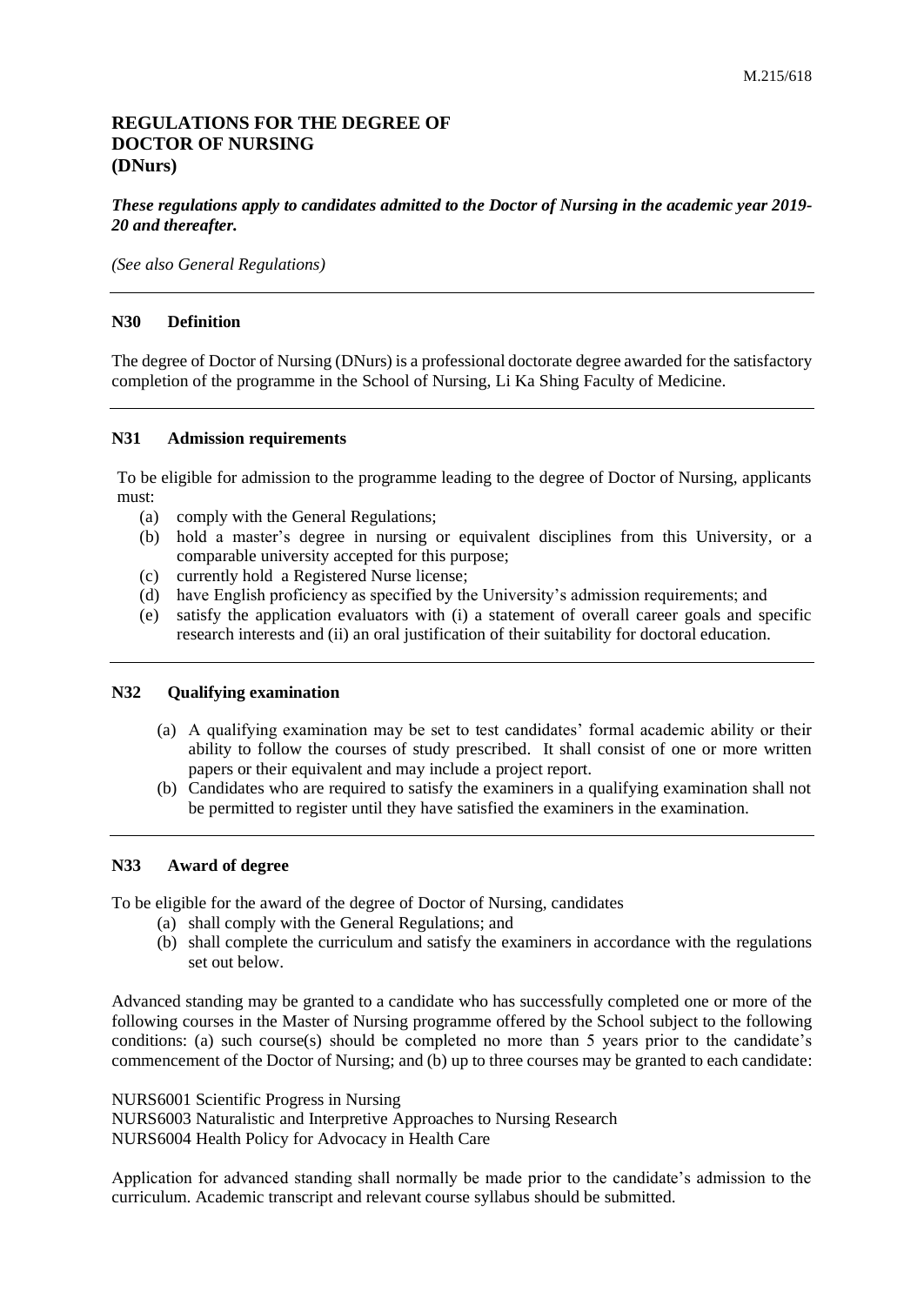### **N34 Length of curriculum**

The programme shall begin in September each year. The curriculum shall normally extend over three academic years of full-time study, or four academic years of part-time study. Candidates shall not be permitted to extend their studies beyond the maximum period of registration of four academic years of full-time study, or six academic years of part-time study, unless otherwise permitted or required by the Board of the Faculty.

Advanced standing may be granted in accordance with N33.

### **N35 Completion of curriculum**

- (a) To complete the curriculum, candidates shall:
	- (i) follow instruction on the syllabuses prescribed and complete all specified work as required;
	- (ii) satisfy the examiners in the coursework requirements for the degree as set out in the syllabuses;
	- (iii) complete, to the satisfaction of the examiners, a thesis as specified in regulation N41 below; and
	- (iv) satisfy the examiners at the oral examination.
- (b) Candidates who fail to fulfill the requirements within the prescribed maximum period of study shall be recommended for discontinuation under the provision of General Regulation G12, except that candidates who are unable because of illness or circumstances beyond their control to complete the requirements within the prescribed maximum period of study, may apply for permission to extend their period of studies.
- (c) Part-time candidates who exit the programme after completing all the core and track courses may, subject to approval, be allowed to return within two years and complete the remaining part of the programme within the maximum period of study.

### **N36 Course Selection**

Selection of study patterns shall be made in consultation with the candidate's Academic Advisor and be subject to the approval of the Director of the Doctor of Nursing programme.

### **N37 Coursework requirement**

Candidates shall be required to take courses and satisfy the coursework requirements as agreed in the Doctoral Plan of Study. The objective of the coursework component is to aid research work and preparation for writing the thesis.

## **N38 Supervision and progress**

- (a) Candidates shall be required to submit a progress report at six-monthly intervals, and may be required to give one or more seminars on any part of their course of study and research;
- (b) Candidates may be discontinued if satisfactory progress is not being made.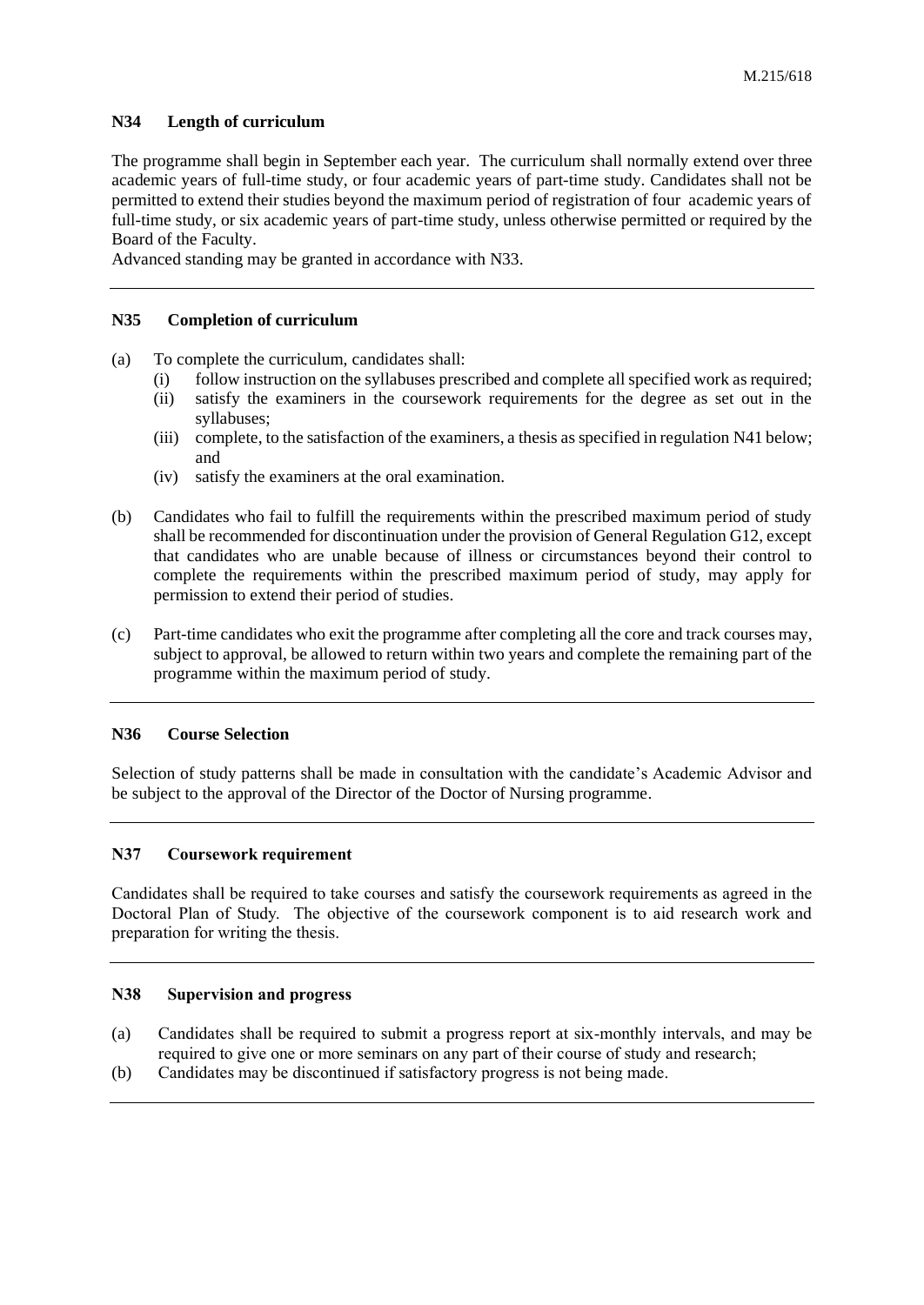# **N39 Probation and confirmation of candidature**

- (a) Candidates whose applications are accepted shall be subject to a probationary period, which shall not normally exceed 24 months. By the end of the probationary period, candidates must have
	- (i) completed the required proportion of coursework as prescribed;
	- (ii) completed a detailed research proposal; and
	- (iii) presented at a confirmation seminar.
- (b) At the end of the probationary period, a decision shall be made on whether the candidature shall be confirmed or terminated.

# **N40 Discontinuation**

A candidate may be discontinued

- (a) if academic progress is not satisfactory; or
- (b) if the student has failed to meet the requirements as stipulated in this set of Regulations.

# **N41 Thesis**

- (a) The thesis should be between 50,000 and 60,000 words long (exclusive of tables of cases and statistics, notes, appendices containing material and bibliographies). The thesis must represent an original scientific study grounded in practice and contains material worthy of publication.
- (b) Thesis should have been submitted by the end of the candidature. Candidates shall serve written notice of intention to submit a thesis for examination at least 3 months prior to the expected date of submission. The notice shall be accompanied by a provisional thesis title. No modification of the title shall be made thereafter without further approval.
- (c) Candidates shall not be permitted to submit a thesis until all coursework requirements have been satisfied.
- (d) Candidates shall be examined by internal and external examiners appointed for this purpose both on the thesis itself, and at an oral examination on the subject of the thesis and/or the approved course of study and research. Candidates may also be examined by other means.

# **N42 Thesis examination results**

- (a) Candidates who have satisfied the examiners shall be recommended for conferment of the degree of Doctor of Nursing.
- (b) Candidates who have not satisfied the examiners in the thesis components:
	- (i) may be required to resubmit the thesis after making corrections and amendments as required by the Board of Examiners, without a new examination; or
	- (ii) may be required to revise and resubmit the thesis for a new examination within a specified period, and may also be required to satisfy the examiners at a new oral examination, or any other examination as appropriate, on the subject of the revised thesis and/or the approved course of study and research; or
	- (iv) may be required to attend a new oral examination, or any other examination as appropriate; or
	- (v) may be deemed to have failed, without the option of resubmission.

# **N43 Coursework examination results**

- (a) Coursework shall be assessed on a pass/fail basis.
- (b) Candidates who have not satisfied the examiners in respect of the coursework requirements at the first attempt shall normally be permitted to present themselves for re-examination in the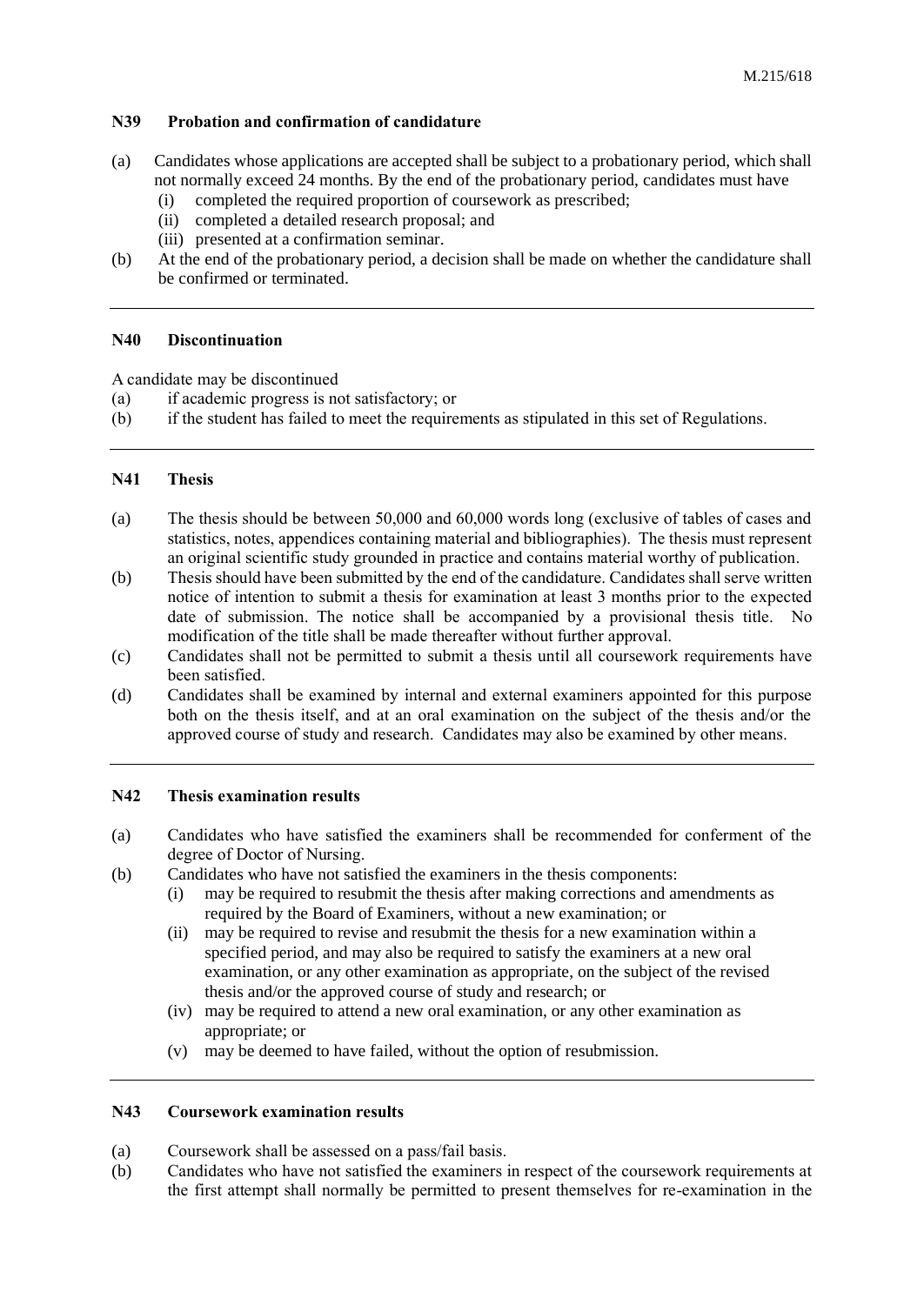same course. Candidates who do not satisfy the examiners in such re-examination may be required to discontinue their studies.

# **N44 Publication based on work approved**

Any publication based on work approved for a higher degree should contain a reference to the effect that the work was submitted to The University of Hong Kong for the award of the degree.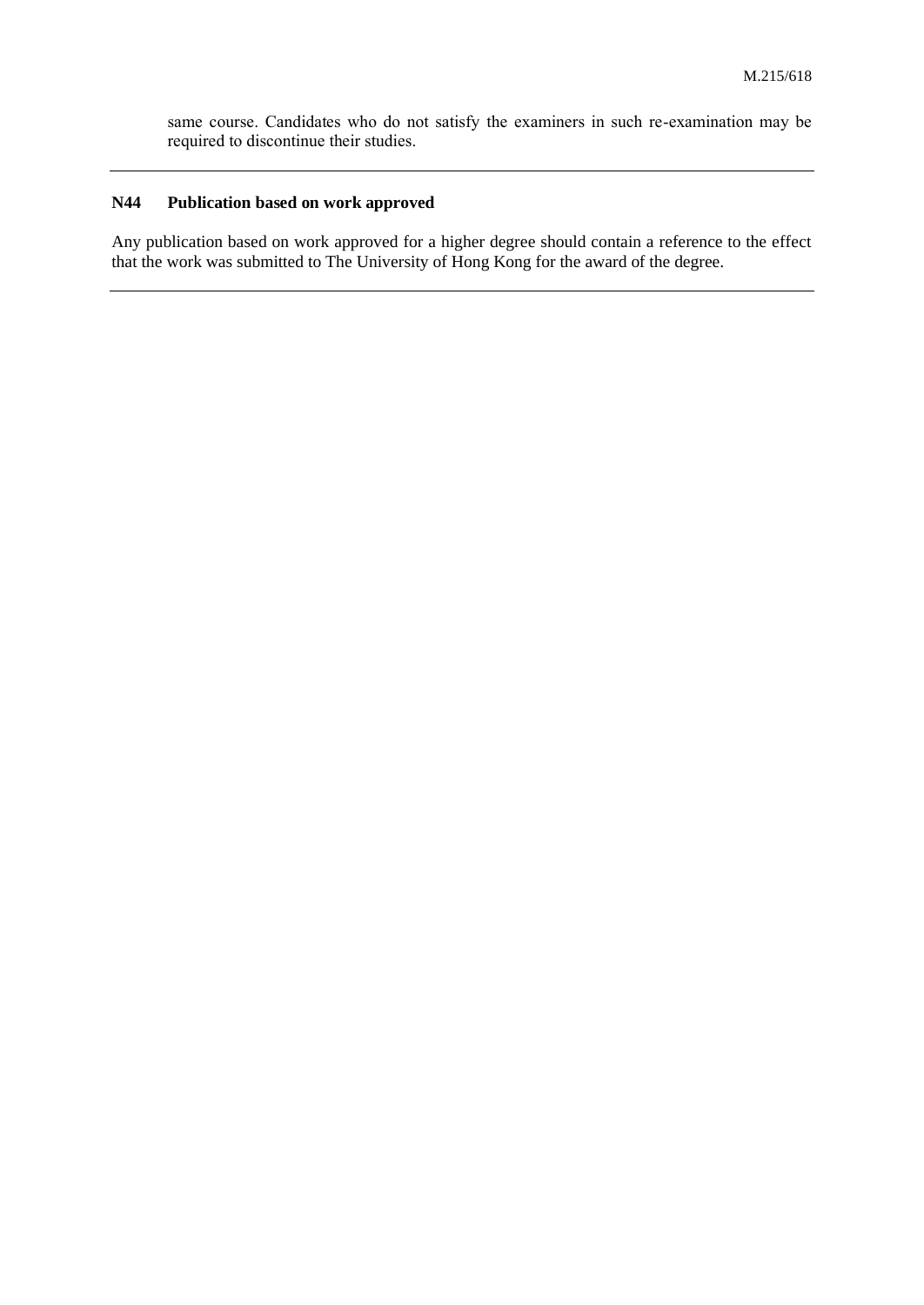# **SYLLABUSES FOR THE DEGREE OF DOCTOR OF NURSING (DNurs)**

*These syllabuses apply to candidates admitted to the Doctor of Nursing in the academic year 2019-20 and thereafter.*

The Doctor of Nursing (DNurs) Programme includes 4 DNurs core courses (26 contact hours per course totaling 104 contact hours), 3 DNurs track courses (26 contact hours per course totaling 78 contact hours), a course on Research Ethics (12 contact hours) and a thesis (104 contact hours).

# **CORE COURSES**

There are 4 core courses designed to advance students' theoretical, methodological and analytical foundations for knowledge discovery, advanced practice and research application. Students must complete all of the prescribed core courses.

Syllabuses are as follows:

# **NURS6001 Scientific Progress in Nursing**

Through directed readings and seminar discussions related to selected topical areas, students develop knowledge of the historical evolution of nursing research and the current state of science in nursing and other selected areas of research interest. Scientific breakthroughs in nursing between 1960-1999 are identified and characterized as to trans-disciplinary change in thinking. In addition to becoming acquainted with selected funded research programs conducted by members of the School of Nursing, the students also identify a topical area/s for their research and synthesize the literature relevant to their identified research topic/s and/or specific research questions, which will advance their progress toward the thesis. Assessment will be based on continuous assessment and coursework.

# **NURS6002 Advanced Quantitative Research Designs and Methods**

Building on master's level competence in research methods, this course offers advanced understanding of methods of testing the effectiveness of nursing interventions. Research ethics, including scientific integrity, protection of human subjects, and animal welfare, are integrated throughout the course. Students examine experimental and quasi-experimental research designs in terms of their validity for assessing effectiveness of nursing interventions in specific situations. The concept of statistical power is introduced, and students learn not only how to estimate power, but also how to increase it via research design, sampling and sample size, measurement, and construct validity. Assessment will be based on continuous assessment and coursework.

# **NURS6003 Naturalistic and Interpretive Approaches to Nursing Research**

This course is designed to introduce a sample of naturalistic and interpretive approaches to the study of phenomena of interest to nursing science. The epistemological principles that underlie interpretive and naturalistic research will be covered as well as techniques for data collection, data analysis, and control of systematic bias. Assessment will be based on continuous assessment and coursework.

# **NURS6004 Health Policy for Advocacy in Health Care**

This course introduces students to health policy issues in the clinical practice, research and teaching environments as well as to translate nursing practice issues to policy issues. The focus is on providing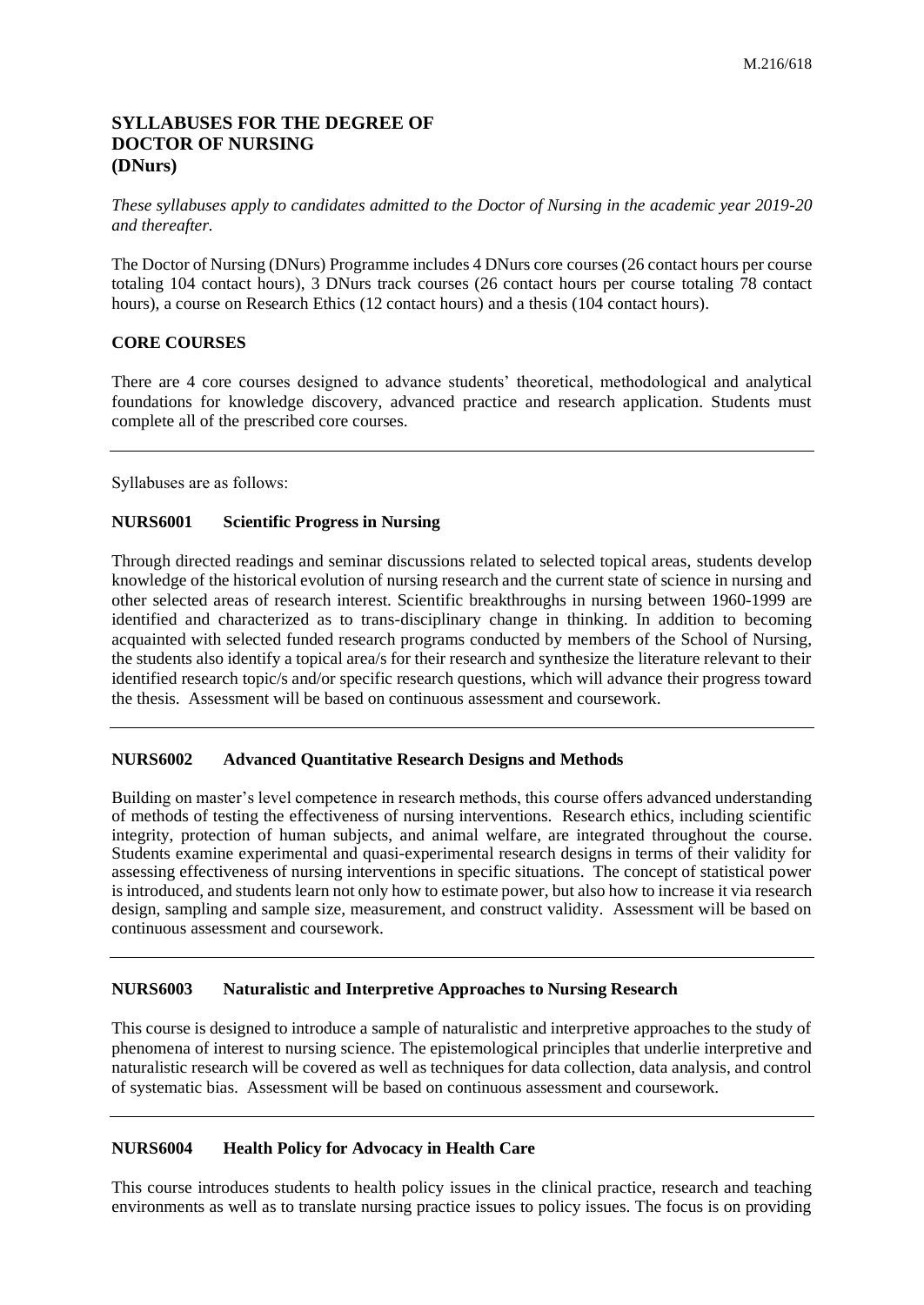students with the knowledge and skills to identify new health policy issues, critically analyse laws, regulations and policies at institutional and higher levels, and utilise research findings to examine policy questions. Assessment will be based on continuous assessment and coursework.

#### **TRACK COURSES**

These track courses prepare students for their selected leadership tracks. Students must complete all of the prescribed track courses

The Educational Leadership Track courses prepare students to utilize an evidence-based approach in the education of nurses in clinical and academic settings. Students are also required to complete a teaching practicum.

The Educational Leadership Track courses are: NURS6005 Introduction to Clinical and Classroom Teaching in Nursing NURS6006 Curriculum Planning and Development NURS6007 Assessment and Evaluation

Exceptionally, for one of the track courses, students may be allowed to take an equivalent course in the Doctor of Education Programme offered by the Faculty of Education of The University of Hong Kong, subject to approval by the DNurs Programme Committee (DNursPC). For approval, students have to provide justifications for electing to take an equivalent course including its relevance to their chosen track and practice-oriented inquiry study (thesis). To meet the criteria for approval, the course chosen as "equivalent" should be: (i) relevant to the student's track and practice-oriented inquiry study; and (ii) of equivalent standard and intensity compared to that of the replaced track course.

The Clinical Leadership Track courses prepare students to lead evidence-based practice and effectively advance the management of individuals, families and populations. Students are also required to complete an evidence-based practice project.

The Clinical Leadership Track courses are: NURS6008 Advanced Practice Nurse (APN) Role Acquisition NURS6009 Health Behavior and Health Promotion Research NURS6010 Concepts and Methods in Health Services Research

Exceptionally, for one of the track courses, students may be allowed to take an equivalent course in the Master of Public Health Programme offered by the School of Public Health of The University of Hong Kong, subject to approval by the DNursPC. For approval, students have to provide justifications for electing to take an equivalent course including its relevance to their chosen track and practice-oriented inquiry study (thesis). To meet the criteria for approval, the course chosen as "equivalent" should be: (i) relevant to the student's track and practice-oriented inquiry study; and (ii) of equivalent standard and intensity compared to that of the replaced track course.

Syllabuses are as follows:

#### **NURS6005 Introduction to Clinical and Classroom Teaching in Nursing**

This course introduces graduate students to the role of nurse educator in the classroom and clinical teaching setting. The course reviews applicable teaching learning principles and presents a variety of classic and contemporary teaching methods and strategies for instruction and student evaluation. Challenges for nurse educators related to student diversity, active learning, use of technology, and student evaluation are explored. The focus is on the acquisition of practical knowledge and skills to begin teaching students in a college of nursing. Assessment will be based on continuous assessment and coursework.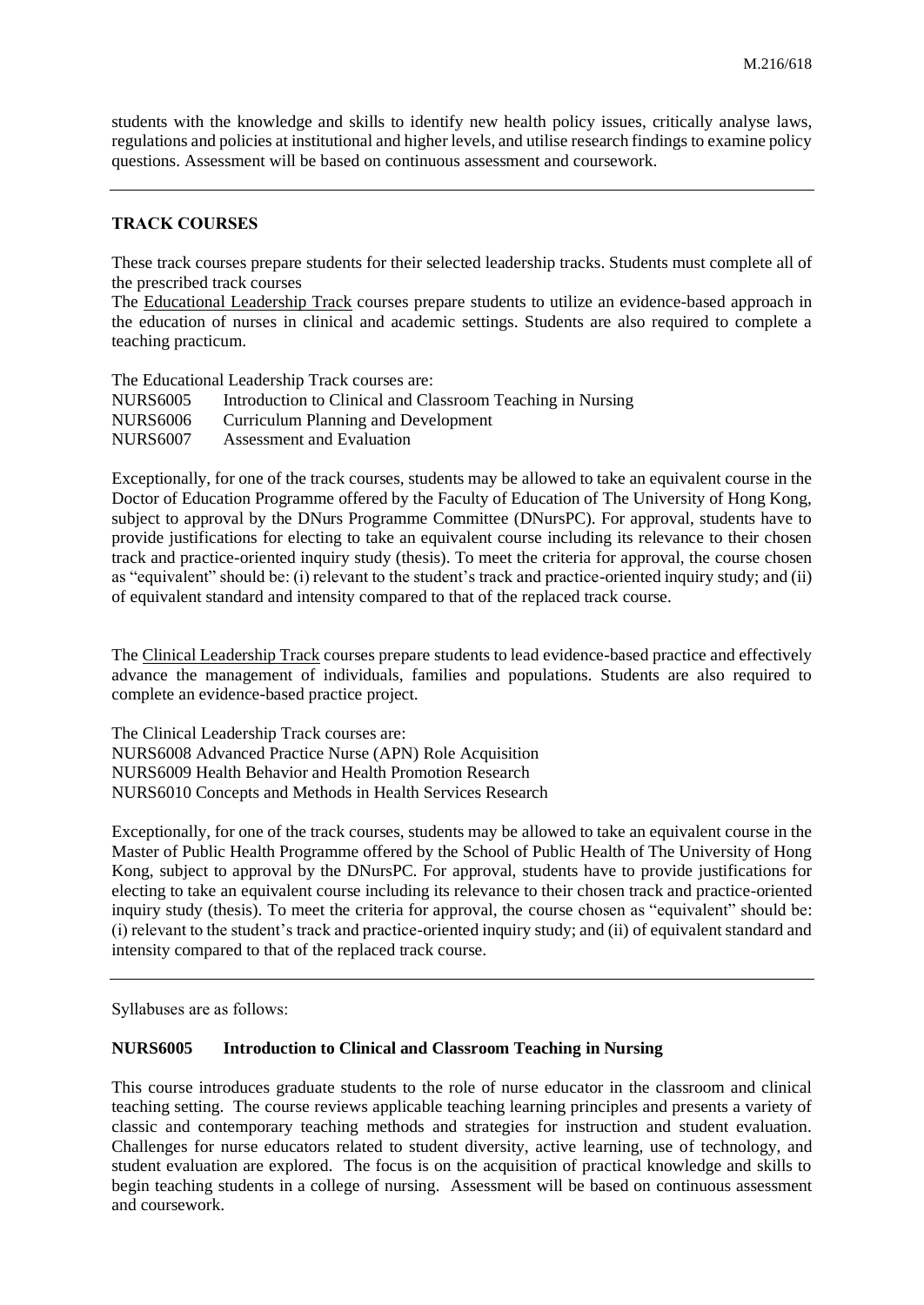## **NURS6006 Curriculum Planning and Development**

The course is designed to help students understand and enact the principles of curriculum design, development and evaluation, as they apply to the context of nursing education. Curriculum issues encountered in the broader educational contexts are also reviewed and their relevance to the education of nurses is critically examined. Assessment will be based on continuous assessment and coursework.

## **NURS6007 Assessment and Evaluation**

This course aims to provide an advanced understanding of the principles and practices of assessment and evaluation in relation to general and nursing education. The effects of assessment on student learning and the implications of evaluation for curriculum development are also examined. Assessment will be based on continuous assessment and coursework.

### **NURS6008 Advanced Practice Nurse (APN) Role Acquisition**

This APN course is an introduction to the history, competencies, and roles of advanced practice nursing with an emphasis on role acquisition. Trends and issues which shape advanced practice nursing are also addressed. In addition, students are given the opportunity to develop a team project to experience and evaluate the process of collaboration. Through the team project, students will explore in depth one issue relating to advanced practice nursing. Assessment will be based on continuous assessment and coursework.

### **NURS6009 Health Behavior and Health Promotion Research**

This course focuses on developing theory-based and evidence-based knowledge for health promotion and health behavior. Through critique of theory and research, applications for health promotion and health behavior interventions will be explored. Multidisciplinary perspectives and issues related to health and health behavior will be examined for the advancement of health promotion through nursing and public health practice. Assessment will be based on continuous assessment and coursework.

# **NURS6010 Concepts and Methods in Health Services Research**

This course builds on knowledge that is essential to conducting services research including social, economic, ethical, and political issues that influence health policy decisions. Students develop conceptual and methodological competencies related to research on the organization, financing, and delivery of nursing services in a variety of health care settings. Empirical investigations of the impact of nursing interventions on outcomes of care such as quality and cost are provided. The role of databases and nursing informatics in services research is also articulated. Assessment will be based on continuous assessment and coursework.

# **RESEARCH ETHICS**

## **GRSC6031 Research Ethics for Graduate Students**

In this course, students will learn essential vocabulary, principles, and practices conducive to the promotion of research integrity in general and in their relevant disciplines. Students will encounter terminology, texts, and tenets that relate to good conduct in teaching and research professions. The course covers the international standards associated with the conduct of human-subject research. Topics that will also be covered include issues of authorship, mentorship and professional ethics for